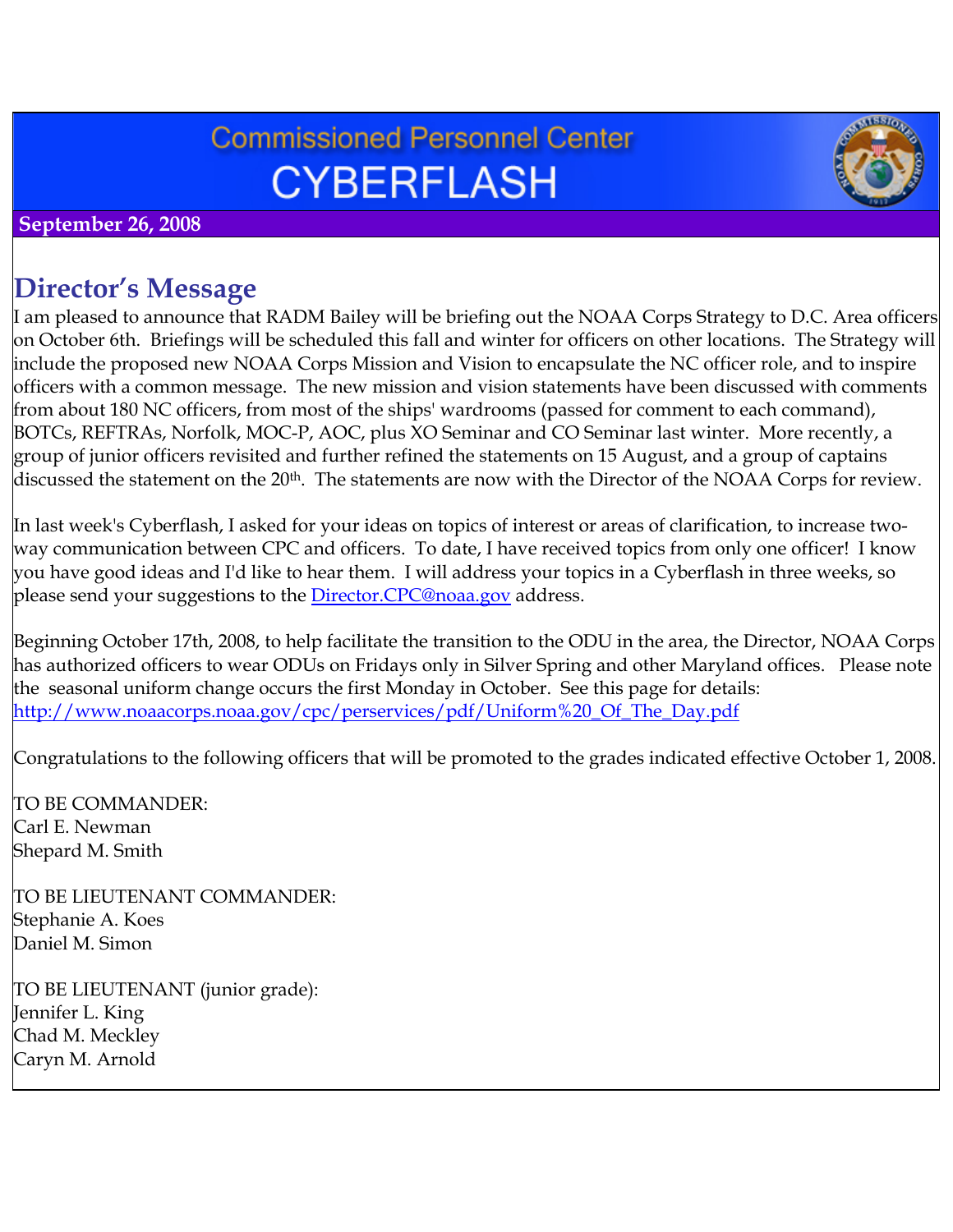W.Bh

CAPT William B. Kearse, NOAA Director, Commissioned Personnel Center

### **Announcements**

#### **OPF Online Offline**

The OPF Online will be unavailable this weekend, due to local HVAC maintenance, starting at 5:00pm on Friday 9/26 through this Sunday 9/28. Service will be restored prior to opening hours for Monday 9/29. We apologize for any inconvenience.

**\_\_\_\_\_\_\_\_\_\_\_\_\_\_\_\_\_\_\_\_\_\_\_\_\_\_\_\_\_\_\_\_\_\_\_\_\_\_\_\_\_\_\_\_\_\_\_\_\_\_\_\_\_\_\_\_\_\_\_\_\_\_**

#### **We Need your PCS and TDY Orders**

After you complete a PCS, fax your endorsed orders to CPC and the NOAA Corp Payroll Unit within five (5) days. CPC and the Payroll Unit also need a copies of your TDY orders to a ship. The TDY orders allow tracking of augmentation and ensures that you get paid for sea time. If you have any questions about this, contact LCDR Jeremy Adams at <u>[jeremy.adams@noaa.gov](mailto:jeremy.adams@noaa.gov)</u>.

#### **Have You Registered to Vote and Requested Your Absentee Ballot?**

Want to vote in the upcoming General Election? To vote absentee as a Uniformed Service member, family member, or overseas citizen, NOW is the time to register and request an absentee ballot. Just fill out the Voter Registration/Ballot Request Form (Federal Post Card Application, FPCA, SF 76) and send it to your local election office.

**\_\_\_\_\_\_\_\_\_\_\_\_\_\_\_\_\_\_\_\_\_\_\_\_\_\_\_\_\_\_\_\_\_\_\_\_\_\_\_\_\_\_\_\_\_\_\_\_\_\_\_\_\_\_\_\_\_\_\_\_\_\_\_\_\_\_**

To fill out the Form, go to <u>www.fvap.gov</u>. The site is easy to use, with state-specific instructions for filling out the form, along with information on where to send it.

### **\_\_\_\_\_\_\_\_\_\_\_\_\_\_\_\_\_\_\_\_\_\_\_\_\_\_\_\_\_\_\_\_\_\_\_\_\_\_\_\_\_\_\_\_\_\_\_\_\_\_\_\_\_\_\_\_\_\_\_\_\_\_\_\_ COVERAGE OF THE 2008 PRESIDENTIAL DEBATES AVAILABLE TO ALL CITIZENS AT HOME AND ABROAD**

The Federal Voting Assistance Program (FVAP) has joined with the Commission on Presidential Debates (CPD) to make the 2008 election debates more valuable to Americans abroad. DebateWatch is the CPD's nonpartisan, international program that brings U.S. citizens together to watch and discuss this fall's presidential and vicepresidential debates.

All across the world, citizens will meet in schools, libraries, theaters, hotels, civic auditoriums, homes, and elsewhere to watch the debates on television or the Internet, or listen to them on the radio. At the end of each debate and before commentary begins, the facilitator will turn off the broadcast and lead participants in a discussion about the debate, the candidates, and the upcoming election. After finishing their discussion, participants may log on to the CPD's website, <u>[www.debates.org](http://www.debates.org/) [<http://www.debates.org/>](http://www.debates.org/)</u>, to fill out a voluntary survey and provide feedback to the CPD. If you would like to learn more about DebateWatch or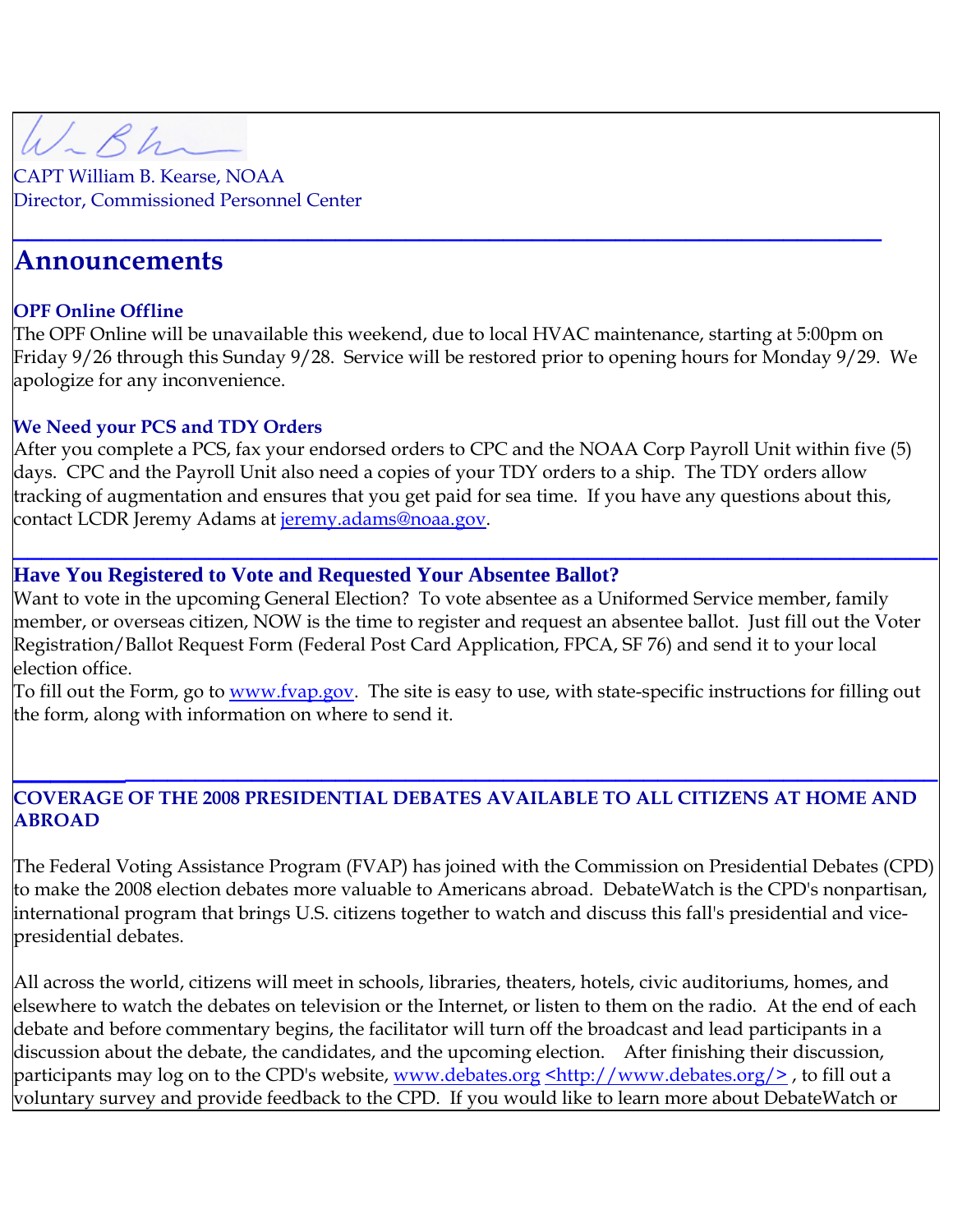register to organize one of these meetings, please see [www.debates.org](http://www.debates.org/) [<http://www.debates.org/>](http://www.debates.org/) or email [debatewatch@debates.org.](mailto:debatewatch@debates.org)

Presidential debates are a permanent part of every Presidential general election, Debates provide a means for viewers and listeners to become informed about the candidates' positions on the issues. The CPD's primary purpose is to sponsor and produce debates for the United States presidential and vice presidential candidates and to undertake research and educational activities relating to the debates. The nonprofit, nonpartisan organization sponsored all the presidential debates since 1988.

For the 2008 general election, CPD teamed up with Myspace to create a new website, [www.MyDebates.org](http://www.mydebates.org/). The website which will be operational in early September will try and enhance the educational value of the debates while engaging new audiences. The CPD believes, "the Internet can be used to personalize the debates in a way that allows for in-depth examination by individual citizens and joint discussion with others." The new website will include tools for citizens to make scorecards of important issues and help track the issues throughout the debates. Voters can submit questions for possible inclusion in the town meeting debate via [www.MyDebates.org](http://www.mydebates.org/). This new venture plans to offer unprecedented access and flexibility in following these debates through forums that discuss numerous topics.

More information about the CPD and MyDebates.org can be found at [www.debates.org](http://www.debates.org/) [<http://www.debates.org/>](http://www.debates.org/) .

The schedules for this fall's debates are as follows: (Information current as of 5 Aug 08) First presidential debate Friday, September 26 Vice-presidential debate Thursday, October 2 Second presidential debate Tuesday, October 7 Third presidential debate Wednesday, October 15 All debates will begin at 9 pm E.T., and will be carried by international media outlets. The debates will have a single moderator and last for 90 minutes.

## **Approved Retirements/Resignations/Separations**

The following officers have approved retirements, resignations, or separations. Be sure to thank them for their service to NOAA and nation and wish them the best the next time you see these officers!

**\_\_\_\_\_\_\_\_\_\_\_\_\_\_\_\_\_\_\_\_\_\_\_\_\_\_\_\_\_\_\_\_\_\_\_\_\_\_\_\_\_\_\_\_\_\_\_\_\_\_\_\_\_\_\_\_\_\_\_\_\_\_\_\_\_\_**

| LTJG Jamie S. Wasser      | September 30, 2008 |
|---------------------------|--------------------|
| ENS Llian G.K. Breen      | September 30, 2008 |
| LT William W. Pierce, III | November 1, 2008   |
| LT Joshua D. Bauman       | December 1, 2008   |